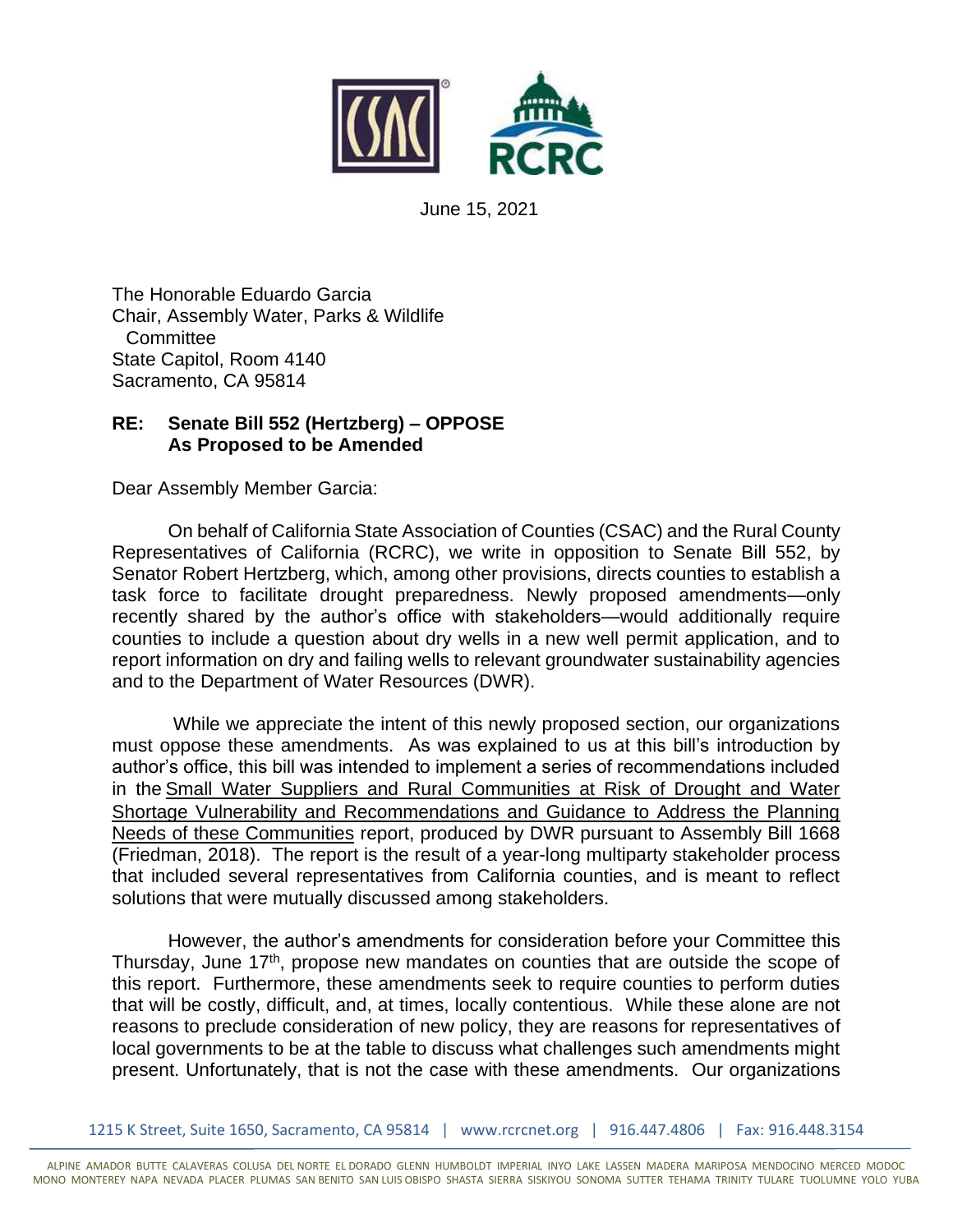The Honorable Eduardo Garcia Senate Bill 552 June 15, 2021 Page 2

were only provided the text of proposed amendments on Monday, June 14<sup>th</sup>, and were made aware about the possibility of amendments the Friday afternoon before.

The proposed amendments require counties to collect and report extensive amounts of information on wells beyond the scope of the original DWR report. Not all well constructions and modifications are permitted by counties or their agencies, as state law designates the responsibility to a relevant local authority, which can include cities or water agencies. Additionally, when counties or their agencies serve as the local well permitting entity, it is often county public health or environmental quality departments that oversee well permitting. These departments are not water science agencies, and they do not tend to have expert hydrogeologists on staff. Typically, the information sought from county permitting authorities pertains to the aspects of the well construction or modification that are known to well drillers and experienced well owners.

These amendments impose new duties on counties that are not easily performed, nor easily accomplished without substantial additional resources. While our member counties can go through the process of amending their well permitting applications to try and meet the intent of these amendments, the process will likely involve time and cost, and may be met by local concern and opposition. Further, amendments are not clear about what would constitute sufficient basis to consider a new well permit application being made due to a well being dry, versus other reasons for seeking a well permit. Reasons for new well applications include diminishing output, a want for increased supply, and because shifting hydrological conditions at a site requires a new well. Sometimes these reasons are related to large hydrological dynamics like climate and drought, but, as groundwater users know well, the actual reasons for modifying existing wells or constructing new wells can be quite complex, and not always attributed to one reductive explanation. Drought is itself transient, and can exacerbate conditions, but may not be the exclusive, primary, or even attributable cause of diminishing groundwater supply. Drought is also defined differently and declared at different times by federal, state, and local authorities for differing purposes.

Even if counties have the expert staff readily on hand to attempt to make conclusions about the status of wells, the mandate directed by these amendments place counties in a politically fraught situation. Again, drought is transitory, and local hydrology varies greatly year by year. Reasons for new well permits are likely to not be easily slotted within the amendment's proposed definition for wells that are "actively failing or at risk of failing due to drought and water shortage." Counties, therefore, are placed in an incredibly difficult position of making public statements about well conditions. And if this new reporting requirement gets combined with other state policy objectives, counties do not have the expertise or staff capacity to engage in policing of local groundwater use, as we fear these amendments may portend.